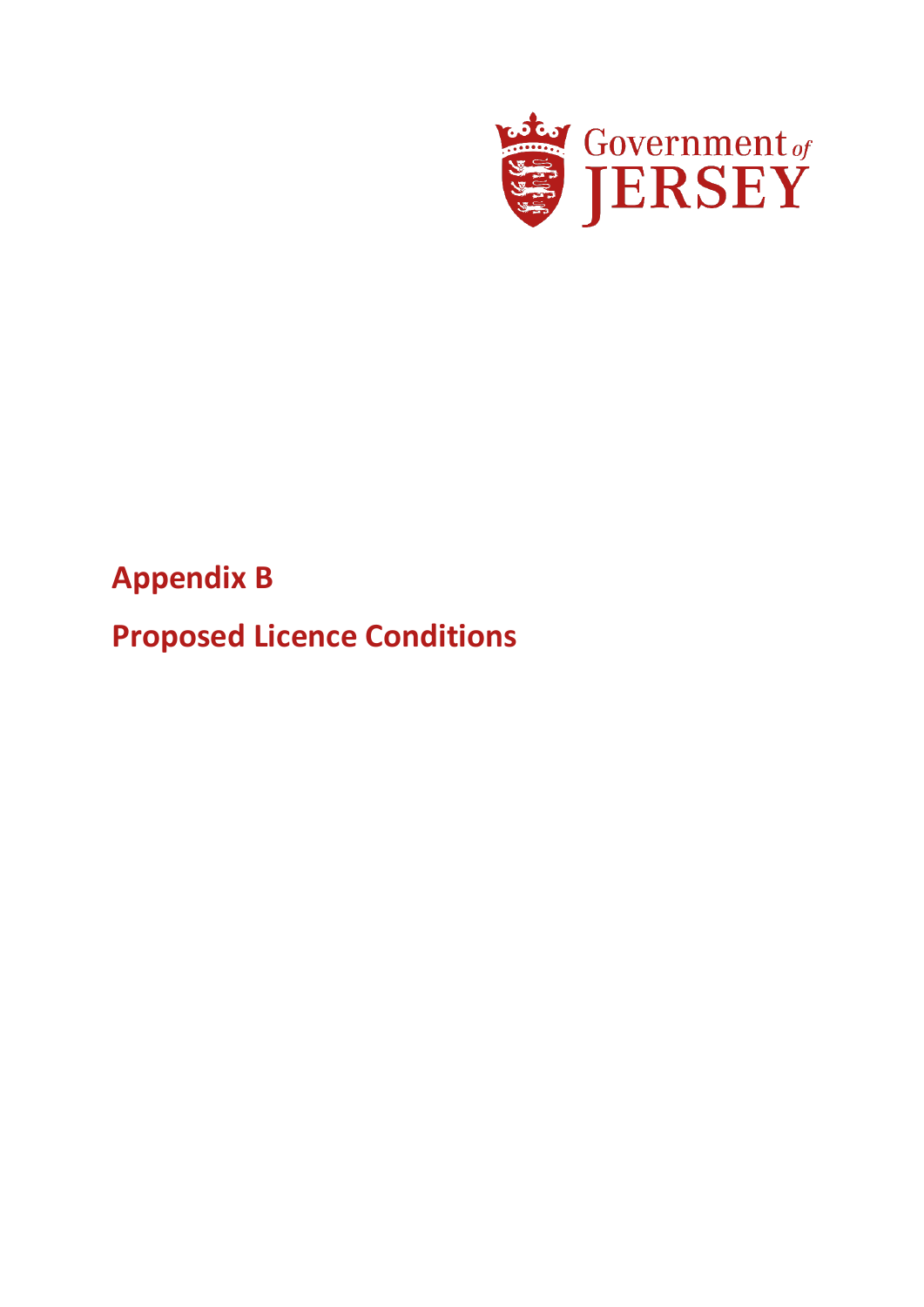## **Proposed Licence Conditions**

#### **Tenancy Management**

#### **Notification of changes**

The licence holder, or nominated other, must inform Environmental Health directly, using the online portal or in writing, of any changes listed below within 28 days of the change occurring:

- (a) Licence Holder change of address, contact telephone number or email address.
- (b) Manager change of address, contact telephone number or email address.
- (c) Change of emergency contact number provided to the tenant.

#### **Written information**

The Licence Holder must supply the occupiers of the property with a copy of the licence for the property they occupy within 28 days of the commencement of their occupation of the property or successful obtainment of the licence.

Within 14 days of the commencement of any new tenancy or within 21 days of the licence coming into force for tenants already in occupation on that date, the Licence Holder must provide the occupier(s) with:

 Written information explaining how they can make a complaint in relation to matters concerning their occupation, such as disrepair/pests/emergency issues relating to the security of the property.

This must include a contact address, daytime telephone number and emergency out of hours telephone number. It must also include how the Licence Holder will deal with such issues, including timescales for completion of repair works;

A copy of the licence, including licence conditions for the property.

Any changes to contact details, for the purposes of reporting complaints or emergencies, must be provided to the tenant within 7 days of the change taking place. A written record must be kept of this and provided to Environmental Health within 21 days on demand.

The Licence Holder should require references from persons who wish to become tenants before entering into any tenancy agreement with them.

The Licence Holder must retain all references obtained for tenants of the property for the duration of this licence and provide copies to Environmental Health within 14 days on demand.

### **Property Inspections**

The Licence Holder must ensure that inspections of the property are carried out at appropriate intervals. The records of such inspections must be kept for the duration of the licence. The records must contain (as a minimum):

- a log of who carried out the inspection and other persons present,
- date and time of the inspection,
- a breakdown of each room inspected, including the common parts and external curtilage of the property, with any issues identified,
- changes in any equipment, furniture and furnishings supplied as part of the tenancy,